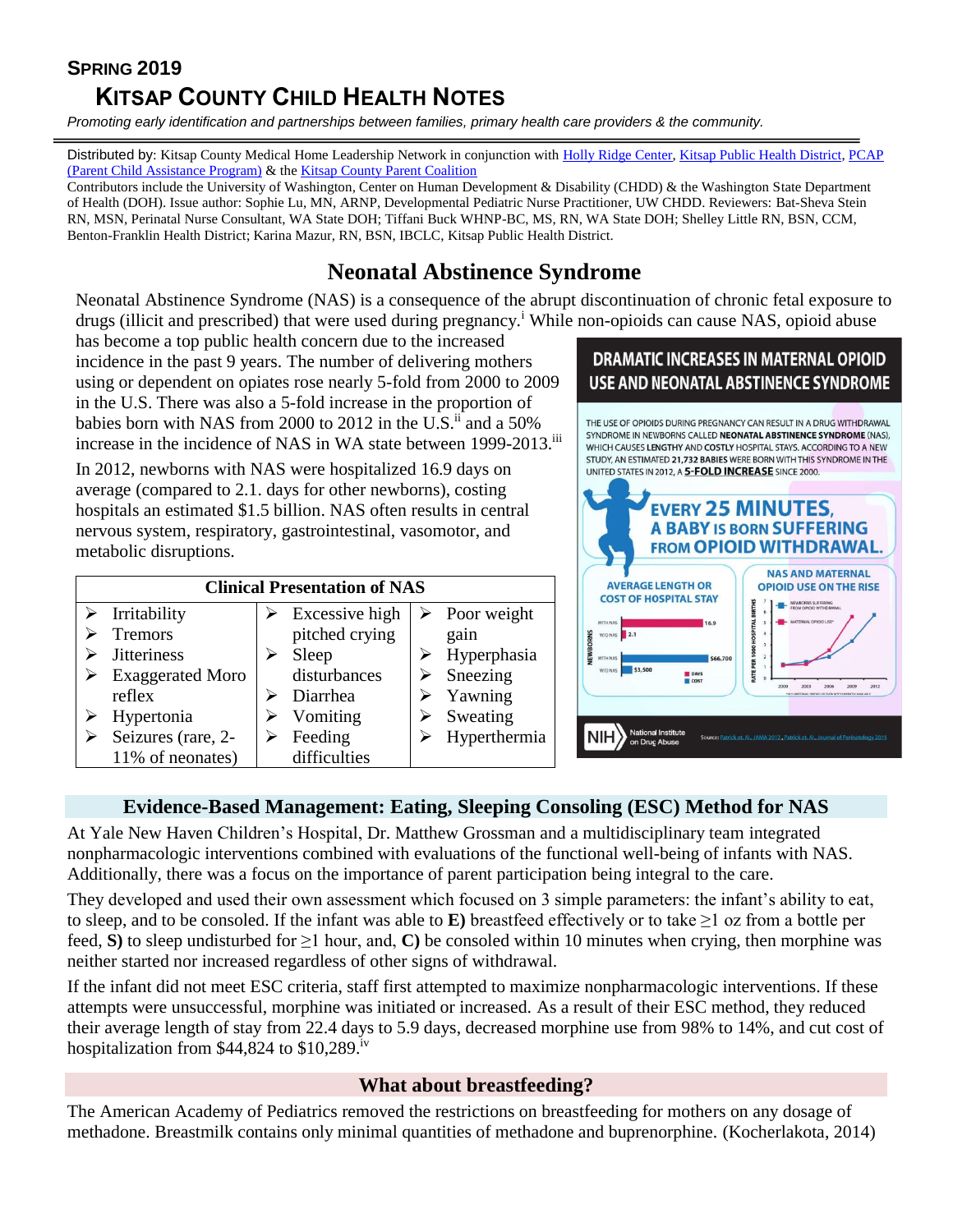|  |  | <b>Benefits of Breastfeeding:</b> |
|--|--|-----------------------------------|
|--|--|-----------------------------------|

#### Enhances mother-infant bonding

■ Encourages active maternal participation in her infant's care.

#### **Contraindications to Breastfeeding:**

- Mother is taking illicit drugs and not in recovery
- Mother has polydrug abuse
- Mother is infected with HIV

## **Long Term Management Considerations**

There is limited information on long term outcomes in this population. It has been difficult to study this population due to psychosocial issues, mistrust of healthcare professionals, family instability, out of home placements, and poverty.<sup>v</sup> Mothers of infants with NAS often have a complex history of having experienced trauma and/or abuse.<sup>vi</sup> Reducing the stigma for these mothers increases the quality of the care for the child.

Infants and children with a history of NAS are at increased risk for motor deficits, cognitive delays, hyperactivity, impulsivity, attention deficit, behavior problems, vision issues, and suboptimal growth. Primary care providers should closely monitor the development of patients with a history of NAS and have a low threshold for referring to a neurodevelopmental specialist. A referral for ophthalmologic assessment should also be considered to identify strabismus, nystagmus, refractive errors or other visual deficits. Growth and nutrition should be followed to identify failure to thrive or short stature.

|   |                                                              |                                                        |                                                      | <b>Kitsap County Special Needs Information and Resources</b>                                       |              |              |
|---|--------------------------------------------------------------|--------------------------------------------------------|------------------------------------------------------|----------------------------------------------------------------------------------------------------|--------------|--------------|
| ➤ | Birth to 3 years                                             |                                                        |                                                      |                                                                                                    |              |              |
|   | $\circ$                                                      | Holly Ridge Center Infant Toddler Program              |                                                      |                                                                                                    |              |              |
|   |                                                              | Lead Family Resource Coordinator (Jamie Ream Cistulli) |                                                      |                                                                                                    |              | 360-373-2536 |
|   | $\circ$                                                      | Early Head Start (Home and Center based):              |                                                      |                                                                                                    |              |              |
|   |                                                              | <b>OESD 114</b>                                        |                                                      |                                                                                                    |              | 360-478-6860 |
|   |                                                              |                                                        | <b>Kitsap Community Resources</b>                    |                                                                                                    |              | 360-473-2075 |
|   | $\Omega$                                                     |                                                        | Kitsap Parent-Child Assistance Program (PCAP)        |                                                                                                    |              |              |
|   |                                                              |                                                        |                                                      | Clinical Director (Linda Segur); also serves N. Mason & E. Jefferson County                        |              | 360-377-0370 |
| ≻ |                                                              | Birth to 18 years:                                     |                                                      |                                                                                                    |              |              |
|   | $\circ$                                                      | <b>Kitsap Public Health District</b>                   |                                                      |                                                                                                    |              |              |
|   |                                                              |                                                        |                                                      | Children with Special Health Care Needs Coordinator (Mindi Outhwaite)                              |              | 360-723-2235 |
|   |                                                              |                                                        |                                                      |                                                                                                    |              |              |
| ≻ |                                                              | $3-21$ years:                                          |                                                      |                                                                                                    |              |              |
|   | $\Omega$                                                     | <b>Local School Districts Child Find</b>               |                                                      |                                                                                                    |              |              |
|   | <b>Bainbridge Island</b><br>206-780-3034<br><b>Bremerton</b> |                                                        |                                                      |                                                                                                    | 360-473-1008 |              |
|   |                                                              |                                                        |                                                      |                                                                                                    |              |              |
|   |                                                              | <b>Central Kitsap</b>                                  | 360-662-1040                                         | <b>North Kitsap</b>                                                                                | 360-394-2604 |              |
|   |                                                              |                                                        |                                                      |                                                                                                    |              |              |
|   |                                                              | <b>North Mason</b>                                     | 360-277-2111                                         | <b>South Kitsap</b>                                                                                | 360-443-3630 |              |
| ≻ |                                                              | <b>Family to Family Support:</b>                       |                                                      |                                                                                                    |              |              |
|   | $\Omega$                                                     | <b>Kitsap County Parent Coalition</b>                  |                                                      |                                                                                                    |              |              |
|   | Coordinator (Melissa Lund)<br>360-373-2502 x 100             |                                                        |                                                      |                                                                                                    |              |              |
|   | <b>Arc of the Peninsulas</b><br>$\Omega$                     |                                                        |                                                      |                                                                                                    |              |              |
|   |                                                              |                                                        | <b>Parent to Parent Coordinator (Kimberly Adams)</b> |                                                                                                    |              | 360-516-8276 |
|   |                                                              |                                                        |                                                      |                                                                                                    |              |              |
| ≻ |                                                              | <b>Resource Flyers:</b>                                |                                                      |                                                                                                    |              |              |
|   | $\circ$                                                      |                                                        |                                                      | Kitsap County Breastfeeding Resources (from the Kitsap Public Health Breastfeeding Resources page) |              |              |
|   |                                                              |                                                        |                                                      |                                                                                                    |              |              |
| ⋗ |                                                              | Tribal linked resources:                               |                                                      |                                                                                                    |              |              |
|   | <b>Suquamish Tribe</b><br>$\circ$                            |                                                        |                                                      |                                                                                                    |              | 360-394-8558 |
|   | $\Omega$                                                     | <b>Port Gamble S'Klallam Tribe</b>                     |                                                      |                                                                                                    |              | 360-297-6326 |